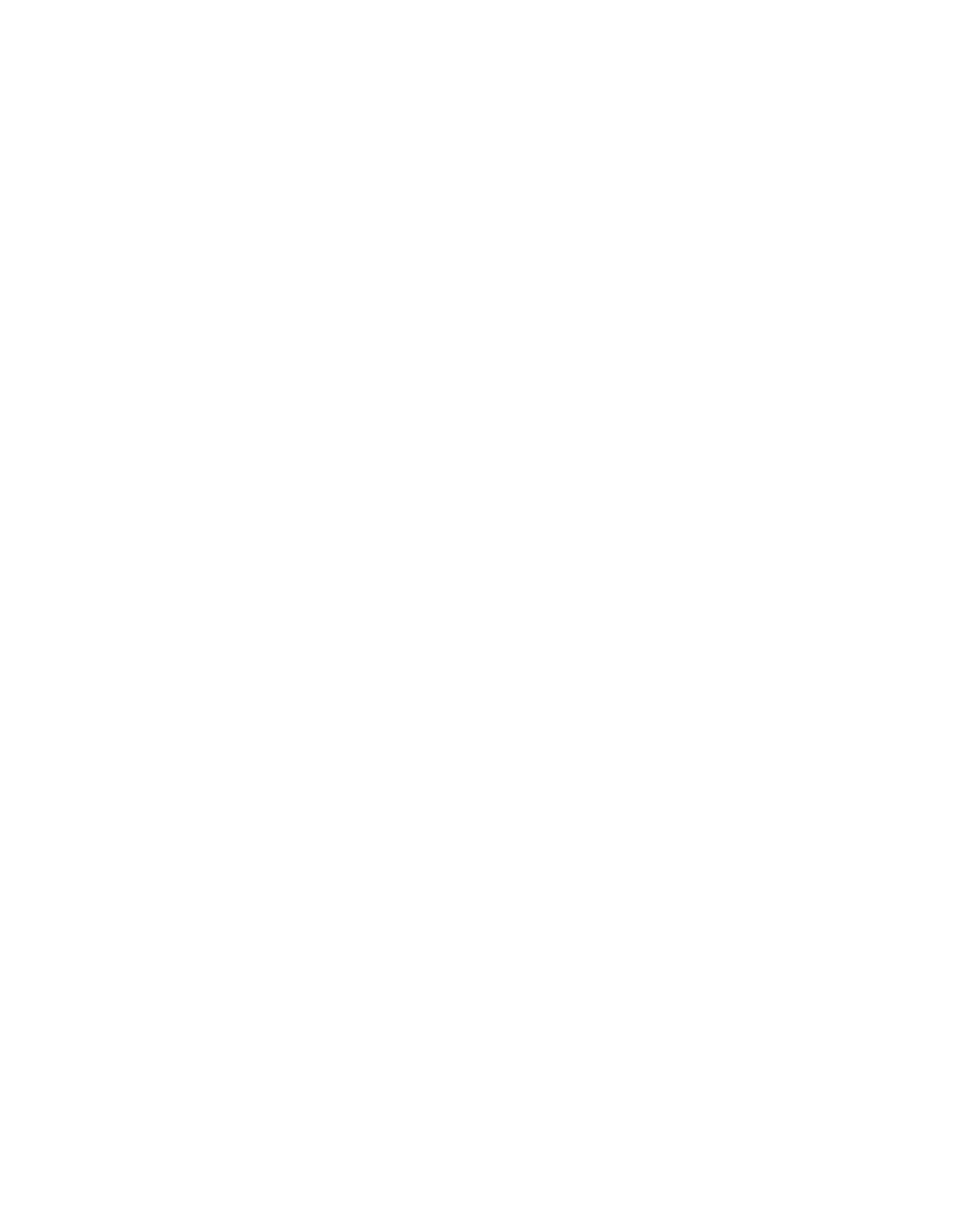#### **HILL, Chief Justice.**

[¶1] Appellant, Joshua L. McCard (McCard), appeals from the district court's order denying his motion to withdraw his plea of nolo contendere prior to the imposition of sentence. We will affirm, concluding that the district court did not abuse its discretion in denying that motion.

#### **ISSUES**

[¶2] McCard articulates this issue:

Did the district court abuse its discretion when it refused to grant [McCard's] motion to [withdraw] his nolo contendere plea before sentencing?

The State reformulates the issue only slightly:

Whether the district court properly denied [McCard's] presentencing motion to withdraw his pleas.

## **FACTS AND PROCEEDINGS**

[¶3] In an information filed in the district court on June 28, 2001, McCard was charged with two counts of sexual assault in the second degree.<sup>1</sup> McCard, then age 21 years, was

 <sup>1</sup> Wyo. Stat. Ann. § 6-2-303(a) (LexisNexis 2003) (emphasis added) provides:

**<sup>§ 6-2-303.</sup> Sexual assault in the second degree.**

<sup>(</sup>a) **Any actor who inflicts sexual intrusion on a victim commits sexual assault in the second degree if, under circumstances not constituting sexual assault in the first degree:**

<sup>(</sup>i) The actor causes submission of the victim by threatening to retaliate in the future against the victim or the victim's spouse, parents, brothers, sisters or children, and the victim reasonably believes the actor will execute this threat. "To retaliate" includes threats of kidnapping, death, serious bodily injury or extreme physical pain;

<sup>(</sup>ii) The actor causes submission of the victim by any means that would prevent resistance by a victim of ordinary resolution;

<sup>(</sup>iii) The actor administers, or knows that someone else administered to the victim, without the prior knowledge or consent of the victim, any substance which substantially impairs the victim's power to appraise or control his conduct;

<sup>(</sup>iv) The actor knows or should reasonably know that the victim submits erroneously believing the actor to be the victim's spouse;

<sup>(</sup>v) **At the time of the commission of the act the victim is less than twelve (12) years of age and the actor is at least four (4) years older than the victim**;

<sup>(</sup>vi) The actor is in a position of authority over the victim and uses this position of authority to cause the victim to submit; or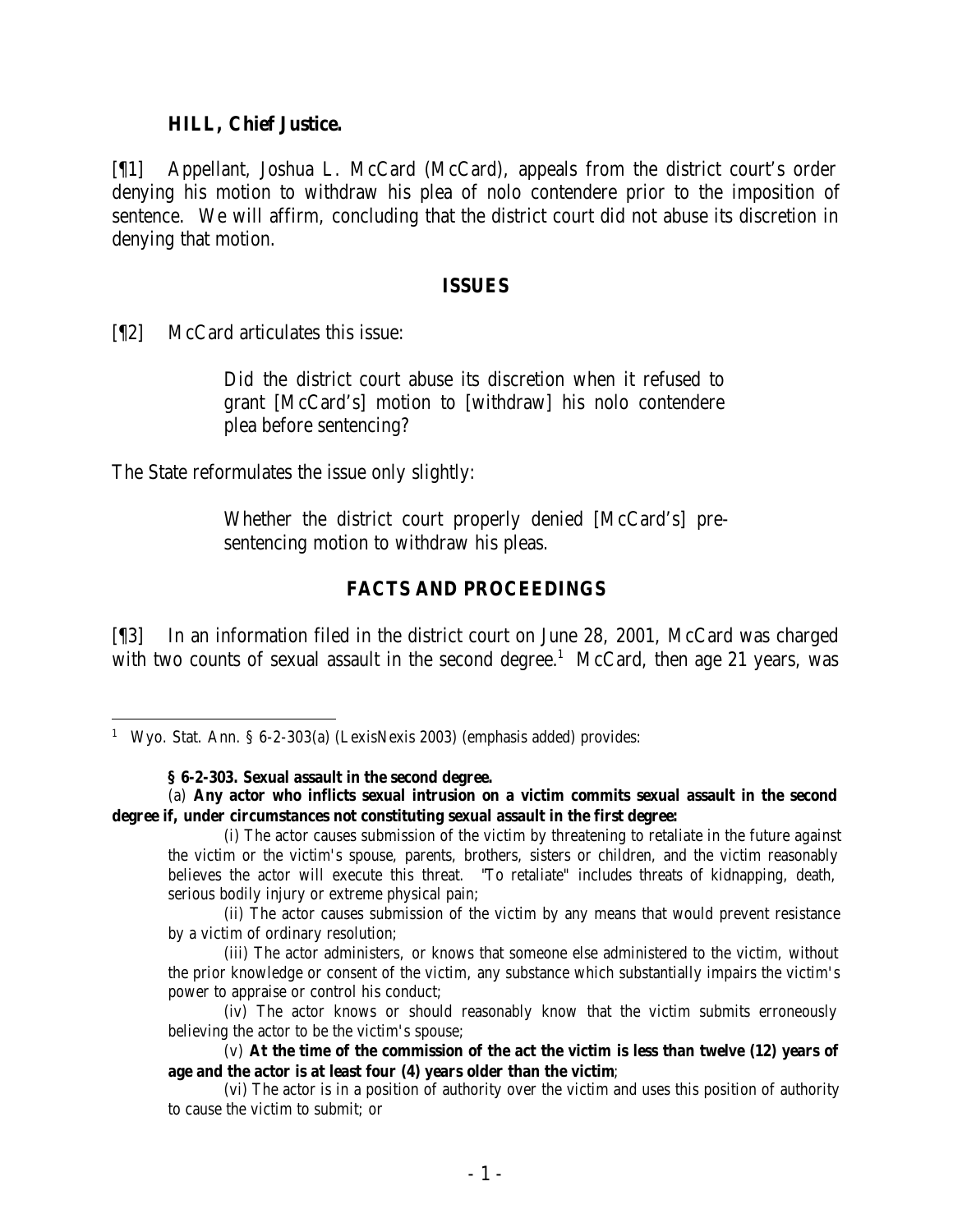alleged to have twice inflicted sexual intrusion on the victim, who was then nine years old. These events occurred on the night of June 18, 2001. The victim reported the incidents to her mother the morning after they occurred. McCard was a live-in boyfriend to the victim's mother. McCard waived his right to a preliminary hearing. He was represented by the public defender throughout the proceedings.

[¶4] On July 13, 2001, McCard was arraigned. He pleaded not guilty, and trial was set for September 17, 2001. McCard's trial was continued on several occasions. On April 25, 2002, he appeared in the district court for rearraignment, but that too was continued. McCard appeared again for rearraignment (in essence a change of plea hearing) on May 3, 2002. At those proceedings the district court complied with W.R.Cr.P. 11. In accordance with a plea agreement, McCard entered pleas of nolo contendere (no contest) to two counts of sexual assault in the third degree.<sup>2</sup> W.R.Cr.P.  $11(1)(A)$ . An updated presentence report was ordered by the district court, and McCard appeared for sentencing on August 9, 2002. At those proceedings he was represented by a new public defender, and a continuance was requested and granted.

[¶5] McCard appeared for a second sentencing hearing on August 23, 2002, and again a continuance was requested and granted. On September 6, 2002, McCard again appeared before the district court for sentencing. Prior to that proceeding, McCard had filed a motion to withdraw his nolo contendere plea under W.R.Cr.P. 32(d). The asserted bases for the motion to withdraw were that McCard contended he was innocent of at least one of the crimes and that the pleas were not voluntary because of heavy-handed threats made by the prosecutor. McCard testified, describing those threats as coercive. He contended that the prosecutor intimidated him with the possibility that many more charges would be filed against him if he did not enter the plea. He also challenged the process because he was given only a few days to make a decision about the plea. Cross-examination of McCard

<sup>2</sup> Wyo. Stat. Ann. § 6-2-304 (LexisNexis 2003) (emphasis added) provides:

### **§ 6-2-304. Sexual assault in the third degree.**

(a) **An actor commits sexual assault in the third degree if, under circumstances not constituting sexual assault in the first or second degree**:

(i) **The actor is at least four (4) years older than the victim and inflicts sexual intrusion on a victim under the age of sixteen (16) years**; or

(ii) The actor is an adult and subjects a victim under the age of fourteen (14) years to sexual contact without inflicting sexual intrusion on the victim and without causing serious bodily injury to the victim;

(iii) The actor subjects a victim to sexual contact under any of the circumstances of W.S. 6-  $2-302(a)$ (i) through (iv) or 6-2-303(a)(i) through (vi) without inflicting sexual intrusion on the victim and without causing serious bodily injury to the victim.

<sup>(</sup>vii) The actor inflicts sexual intrusion in treatment or examination of a victim for purposes or in a manner substantially inconsistent with reasonable medical practices.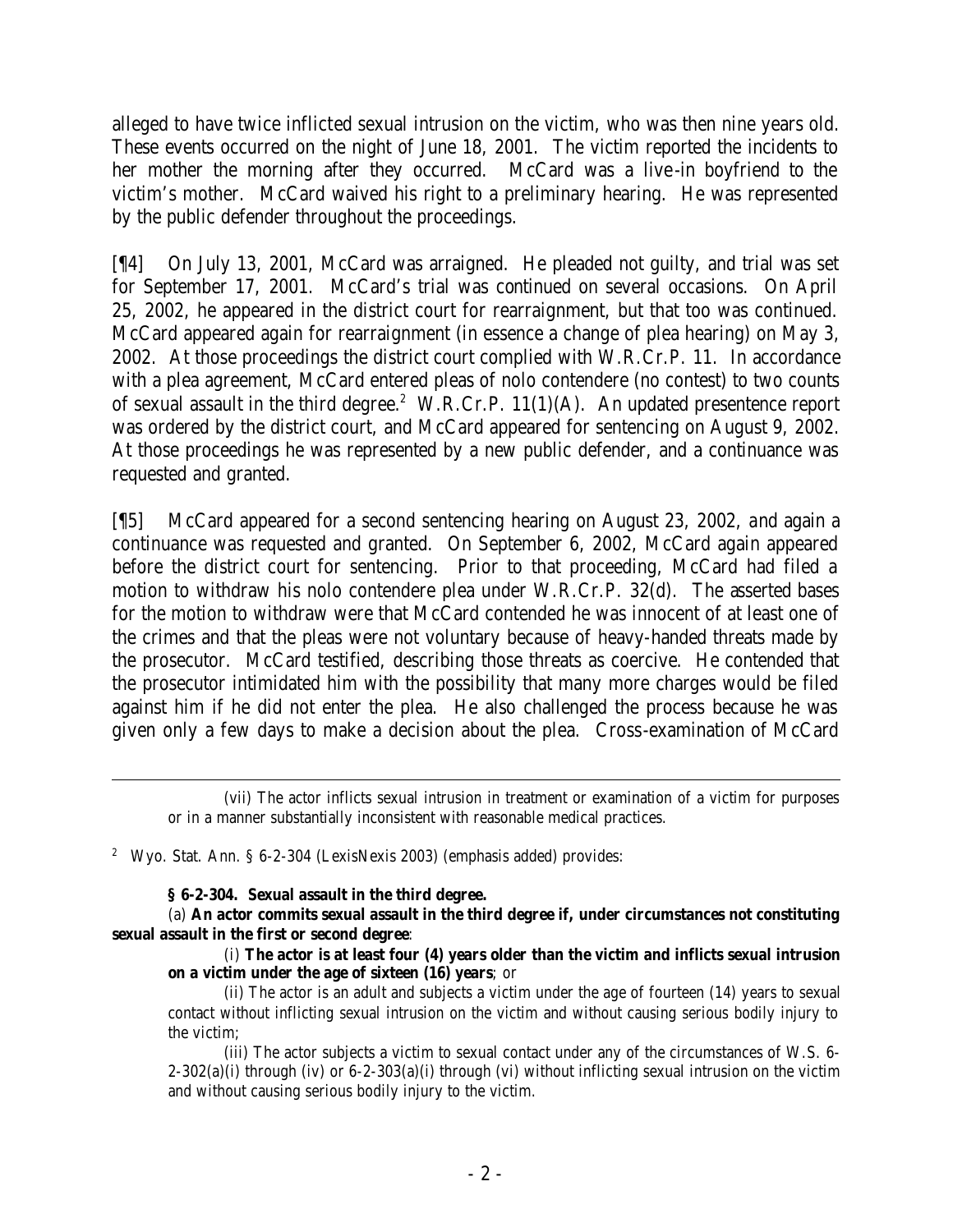seriously undermined the bases for withdrawal of his plea. Ultimately, the district court denied the motion for withdrawal and imposed the sentences agreed upon in the plea bargain.

# **STANDARD OF REVIEW**

[¶6] A district court's ruling on a motion to withdraw a guilty plea or a plea of nolo contendere is addressed to the sound discretion of the trial court.

> A defendant does not enjoy an absolute right to withdraw a plea of guilty prior to the imposition of sentence. *Osborn v. State*, 672 P.2d 777, 788 (Wyo.1983), cert. denied, 465 U.S. 1051, 104 S.Ct. 1331, 79 L.Ed.2d 726 (1984); *Ecker v. State*, 545 P.2d 641, 642 (Wyo.1976). The trial court is vested with discretion to determine whether to grant a motion to withdraw a plea of guilty made prior to sentencing, and it does not abuse that discretion by denying the withdrawal of the plea so long as the requirements of W.R.Cr.P. 11 were complied with at the time the plea was accepted. *Kaldwell v. State*, 908 P.2d 987, 990 (Wyo. 1995). Even when the defendant provides a plausible or just and fair reason for withdrawal of the plea of guilty, the denial of the defendant's motion does not amount to an abuse of discretion if the trial court conducted a careful hearing pursuant to W.R.Cr.P. 11 at which the defendant entered a plea or pleas of guilty that was knowing, voluntary, and intelligent. *Osborn*, 672 P.2d at 778- 79.

*Stout v. State*, 2001 WY 114, ¶8, 35 P.3d 1198, ¶8 (Wyo. 2001) (quoting *Nixon v. State*, 4 P.3d 864, 868-69 (Wyo.2000)); *and see Becker v. State*, 2002 WY 126, ¶11, 53 P.3d 94, ¶11 (Wyo. 2002) (for purposes of a review such as this, a plea of nolo contendere is functionally equivalent to a guilty plea).

[¶7] This standard of review has been further refined as follows: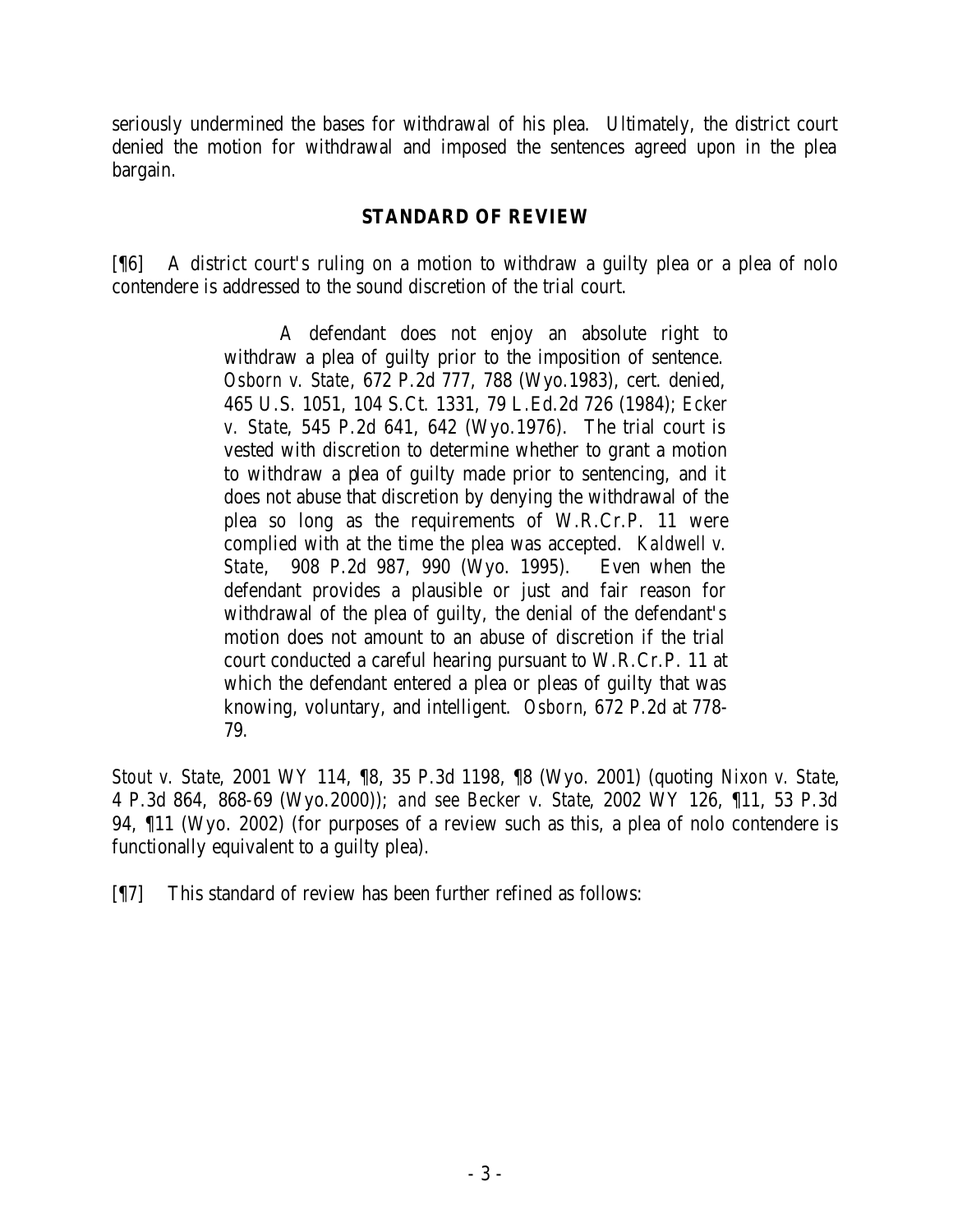A motion to withdraw a guilty plea, such as that filed here, is governed by W.R.Cr.P. 32(d) which provides that if a motion for withdrawal of a guilty plea is made before sentence is imposed, the court may permit withdrawal upon a showing by the defendant of any fair and just reason. A defendant has no absolute right to withdraw a plea of guilty before sentence is imposed, and where the strictures of W.R.Cr.P. 11 have been met, and the defendant intelligently, knowingly, and voluntarily entered into his plea of guilty, the district court's decision to deny such a motion is within its sound discretion. *Burdine v. State*, 974 P.2d 927, 929-30 (Wyo.1999); 3 Charles Alan Wright, Federal Practice and Procedure: Criminal 2d § 538 (1982 and Supp.2001). Seven factors have been suggested as pertinent to the exercise of the court's discretion: (1) Whether the defendant has asserted his innocence; (2) whether the government would suffer prejudice; (3) whether the defendant has delayed in filing his motion; (4) whether withdrawal would substantially inconvenience the court; (5) whether close assistance of counsel was present; (6) whether the original plea was knowing and voluntary; and (7) whether the withdrawal would waste judicial resources. 3 Wright, Federal Practice and Procedure: Criminal 2d § 538 (Supp.2001); *United States v. Black*, 201 F.3d 1296, 1299- 1300 (10th Cir.2000).

*Frame v. State*, 2001 WY 72, ¶7, 29 P.3d 86, ¶7 (Wyo. 2001).

[¶8] Furthermore, "[t]he findings of fact that led to denial of a motion to withdraw a guilty plea are subject to the clearly erroneous standard of review, while the decision to deny the motion is reversed only if it constituted an abuse of discretion." 3 Charles Alan Wright, Nancy J. King and Susan R. Klein, Federal Practice and Procedure: Criminal 2d § 538 (Supp. 2003).

## **DISCUSSION**

[¶9] We agree with McCard that it was his burden to show "any fair and just reason" before the district court was required to permit the withdrawal of his guilty plea. As the embarkation point for this analysis, we are compelled to conclude, from the record extant which we have carefully scrutinized, that McCard entered his plea freely and voluntarily, and without the presence of coercion, threat or other undermining factor. If McCard had been able to demonstrate "any fair and just reason" for withdrawal of the plea, then the burden would shift to the State to demonstrate prejudice to its case. 3 Federal Practice and Procedure, *supra*, at 198-204 (1982).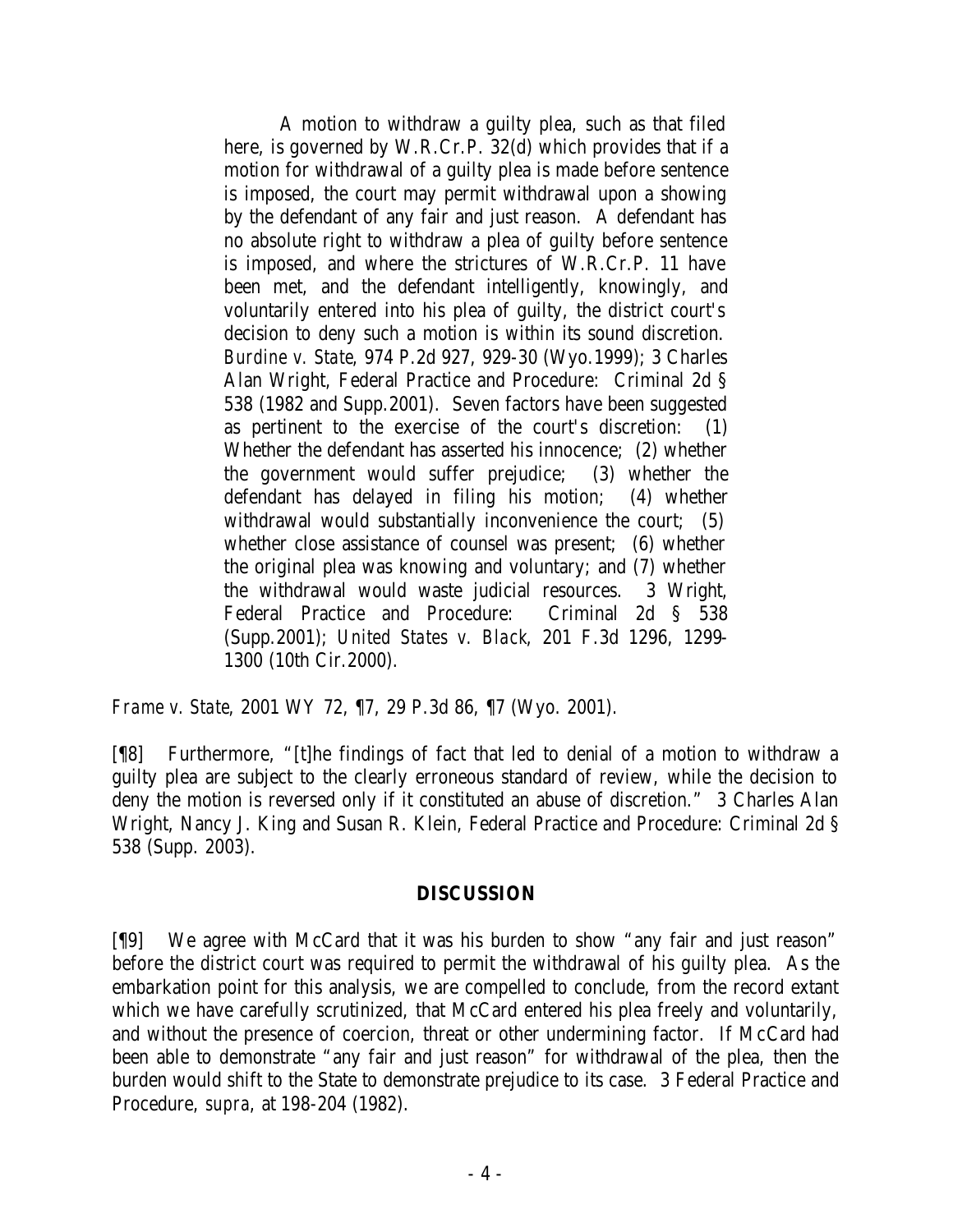[¶10] McCard intimates that the district court was not fully prepared to address the motion to withdraw, and that is suggestive of an abuse of discretion in and of itself. However, an examination of the record does not reveal any such failing on the part of the district court. The district court noted that it did not "realize" that the motion was to be considered at the sentencing hearing, but there is no suggestion in the record that the district court was other than fully prepared to address the issue.

[¶11] McCard next discusses the seven-part test set out above. First, McCard contends that he asserted his innocence. The record does not support that contention. McCard did not assert his innocence. Rather, he asserted that a videotaped statement taken from the victim did not prove the second of the two counts. In response to that assertion, the State countered that there was other evidence, independent of the videotape, which did go to prove the second count. There is a difference between an assertion of innocence and an assertion that the State lacks the requisite evidence to prove the charged crime. With respect to the second prong, McCard made no credible argument that the State would not be prejudiced by grant of the withdrawal. As noted above, it is his initial burden to demonstrate "any fair and just reason" for withdrawal, and only then is the State required to demonstrate the prejudice it may suffer. Third, McCard entered his nolo contendere plea on May 3, 2002. His sentencing was originally scheduled for July 12, 2002, but was continued several times. It was not until August 5, 2002, just three days before the twice continued sentencing hearing was to be conducted, that McCard filed the motion to withdraw his plea. Given these circumstances, we conclude that McCard's motion was not promptly filed. In addition, McCard's crime was committed in June of 2001, and he had acquiesced, or himself sought, the many continuances of the expeditious resolution of his case.

[¶12] As to the fourth prong, inconvenience to the court, the record is virtually silent. However, the lengthy history of these proceedings counsels that the district court might, indeed, have been inconvenienced by withdrawal of the plea at such a late date. Fifth, while McCard posits self-serving claims that he did not have close assistance of counsel, the record supports a conclusion that McCard was represented by a series of very competent public defenders. Sixth, as noted more fully above, the record unquestionably supports that the plea was knowing and voluntary. Seventh, and finally, the record suggests that the withdrawal of the plea would waste judicial resources.

[¶13] We conclude that McCard did not posit before the district court "any fair and just reason" or a "plausible" reason why he should have been permitted to withdraw his nolo contendere plea. Having failed in that regard, we need not further address the matter of prejudice to the State.